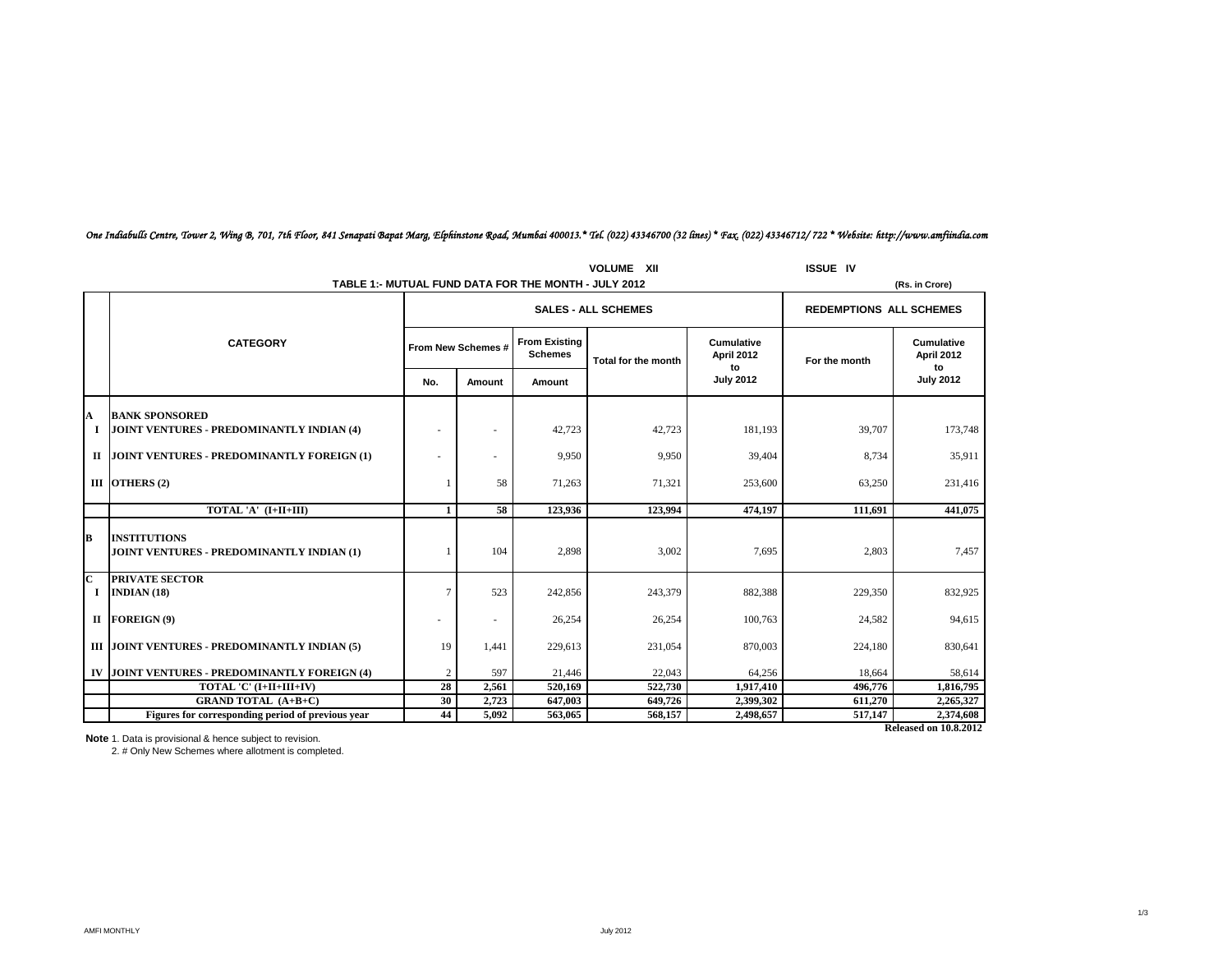#### **TABLE 2:- SALES DURING THE MONTH OF JULY 2012 - TYPE AND CATEGORY WISE 2.1 \*NEW SCHEMES LAUNCHED (ALLOTMENT COMPLETED)**

(Rs. in Crore)

|                                | Open End             |        |                      | <b>Close End</b> |                          | <b>Interval Fund</b> |                      | <b>TOTAL</b> |  |
|--------------------------------|----------------------|--------|----------------------|------------------|--------------------------|----------------------|----------------------|--------------|--|
|                                | <b>No.of Schemes</b> | Amount | <b>No.of Schemes</b> | Amount           | <b>No.of Schemes</b>     | Amount               | <b>No.of Schemes</b> | Amount       |  |
| <b>INCOME</b>                  |                      | $\sim$ | 28                   | 2,417            | $\sim$                   |                      | 28                   | 2.417        |  |
| <b>EQUITY</b>                  |                      | 306    |                      |                  |                          |                      |                      | 306          |  |
| <b>BALANCED</b>                |                      |        |                      |                  |                          |                      |                      |              |  |
| <b>LIQUID/MONEY MARKET</b>     |                      |        |                      |                  |                          |                      |                      |              |  |
| <b>IGILT</b>                   |                      |        |                      |                  |                          |                      |                      |              |  |
| <b>IELSS - EQUITY</b>          |                      |        |                      |                  |                          |                      |                      |              |  |
| <b>IGOLD ETF</b>               |                      |        |                      |                  |                          |                      |                      |              |  |
| <b>IOTHER ETFS</b>             |                      |        |                      |                  |                          |                      |                      |              |  |
| <b>FUND OF FUNDS INVESTING</b> |                      |        |                      |                  |                          |                      |                      |              |  |
| <b>OVERSEAS</b>                |                      |        |                      |                  | $\sim$                   |                      |                      |              |  |
| <b>TOTAL</b>                   |                      | 306    | 28                   | 2.417            | $\overline{\phantom{a}}$ |                      | 30                   | 2,723        |  |

#### **\*NEW SCHEMES LAUNCHED :**

| <b>OPEN END EQUITY:</b>   | Axis Focused 25 Fund; ICICI Prudential US Bluechip Equity Fund                                                                                                                                                                                                                                                                                                                                                                                                                                                                                                                                                                                                                                                                                                                                                                                                                                                                                                                                                                                                                                                                                                                                                                                                                                                                                                                                                                                                                      |
|---------------------------|-------------------------------------------------------------------------------------------------------------------------------------------------------------------------------------------------------------------------------------------------------------------------------------------------------------------------------------------------------------------------------------------------------------------------------------------------------------------------------------------------------------------------------------------------------------------------------------------------------------------------------------------------------------------------------------------------------------------------------------------------------------------------------------------------------------------------------------------------------------------------------------------------------------------------------------------------------------------------------------------------------------------------------------------------------------------------------------------------------------------------------------------------------------------------------------------------------------------------------------------------------------------------------------------------------------------------------------------------------------------------------------------------------------------------------------------------------------------------------------|
| <b>ICLOSE END INCOME:</b> | IDBI Fixed Maturity Plan 395 Days - Series I (June 2011) - C; Sundaram Fixed Term Plan - CX; Indiabulls FMP 370 Days - Series 1; Tata Fixed Maturity Plan<br>Series 40 Scheme H, Tata Capital Protection Oriented Fund - Series II; KOTAK FMP Series 90; DWS Hybrid Fixed Term Fund - Series 7; DSP BlackRock FMP-<br>Series 59 - 12M, DSP BlackRock FMP-Series 60 - 3M, DSP BlackRock FMP-Series 61 - 12M; HDFC FMP 92D July 2012 (1) - HDFC Fixed Maturity Plans - Series<br>22, HDFC FMP 371D July 2012 (1) - HDFC Fixed Maturity Plans - Series 22, HDFC FMP 372D July 2012 (1) - HDFC Fixed Maturity Plans - Series 22, HDFC FMP<br>- 10 July 2012 (1) - HDFC Fixed Maturity Plans - Series 22, HDFC FMP 371D July 2012 (2) - HDFC Fixed Maturity Plans - Series, HDFC FMP 90D July 2012 (1) -<br>HDFC Fixed Maturity Plans - Series 22; IDFC-FMP 366DS-75, IDFC-FMP 366DS-76; Birla Sun Life Capital Protection Oriented Fund Series 10, Birla Sun Life<br>Fixed Term plan Series FS, Birla Sun Life Fixed Term plan Series FR, Birla Sun Life Fixed Term plan Series FF; ICICI Prudential Fixed Maturity Plan - Series 63 -<br>3 Years Plan L, ICICI Prudential Fixed Maturity Plan - Series 64 - 367 Days Plan G, ICICI Prudential Fixed Maturity Plan - Series 63 - 3 Years Plan M, ICICI<br><b>Prudential US Bluechip Equity Fund:</b><br>LIC Nomura MF Fixed Maturity Plan Series 53; JPMorgan India Income Fund Series 301***, JPMorgan India Income Fund Series 501*** |

#### **2.2 EXISTING SCHEMES**

|                                 | Open End             |         | <b>Close End</b>     |                          | <b>Interval Fund</b> |        | <b>TOTAL</b>         |         |
|---------------------------------|----------------------|---------|----------------------|--------------------------|----------------------|--------|----------------------|---------|
|                                 | <b>No.of Schemes</b> | Amount  | <b>No.of Schemes</b> | Amount                   | <b>No.of Schemes</b> | Amount | <b>No.of Schemes</b> | Amount  |
| <b>INCOME</b>                   | 233                  | 61,248  | 458                  | i,037                    | 32                   | 133    | 723                  | 62,418  |
| <b>IEQUITY</b>                  | 300                  | 2,881   |                      |                          |                      |        | 301                  | 2,881   |
| <b>BALANCED</b>                 | 30                   | 300     |                      |                          |                      |        | 31                   | 300     |
| <b>LIQUID/MONEY MARKET</b>      | 55                   | 580,685 |                      |                          |                      |        | 55                   | 580,685 |
| <b>IGILT</b>                    | 42                   | 268     | ۰                    |                          |                      |        | 42                   | 268     |
| <b>IELSS - EQUITY</b>           | 36                   | 124     | 13                   |                          | -                    |        | 49                   | 124     |
| <b>IGOLD ETF</b>                | 14                   | 127     |                      |                          |                      |        | 14 <sup>1</sup>      | 127     |
| <b>IOTHER ETFS</b>              | 20                   | 149     |                      |                          |                      |        | 20                   | 149     |
| <b>IFUND OF FUNDS INVESTING</b> | 20                   |         |                      | $\overline{\phantom{0}}$ |                      |        | 20                   | 51      |
| <b>IOVERSEAS</b>                |                      | 51      |                      |                          |                      |        |                      |         |
| <b>TOTAL</b>                    | 750                  | 645,833 | 473                  | 1,037                    | 32                   | 133    | 1255                 | 647,003 |

Notes:The change in number of existing schemes is because of the maturity and reclassification of some of the existing schemes.

^ Amount mobilised by new plans launched under existing scheme.

|                                | Open End             |         | <b>Close End</b> |                          | <b>Interval Fund</b> |        | <b>TOTAL</b>         |         |
|--------------------------------|----------------------|---------|------------------|--------------------------|----------------------|--------|----------------------|---------|
|                                | <b>No.of Schemes</b> | Amount  | No.of Schemes    | Amount                   | <b>No.of Schemes</b> | Amount | <b>No.of Schemes</b> | Amount  |
| <b>INCOME</b>                  | 233                  | 61.248  | 486              | 3,454                    | 32                   | 133    | 751                  | 64,835  |
| <b>EQUITY</b>                  | 302                  | 3.187   |                  | ۰                        |                      |        | 303                  | 3,187   |
| <b>BALANCED</b>                | 30                   | 300     |                  |                          |                      |        | 31                   | 300     |
| <b>LIQUID/MONEY MARKET</b>     | 55                   | 580,685 |                  | $\overline{\phantom{a}}$ |                      |        | 55                   | 580,685 |
| <b>GILT</b>                    | 42                   | 268     |                  | $\overline{\phantom{a}}$ |                      |        | 42                   | 268     |
| <b>IELSS - EQUITY</b>          | 36                   | 124     | 13               |                          |                      |        | 49                   | 124     |
| <b>GOLD ETF</b>                | 14                   | 127     |                  | ۰                        |                      |        | 14                   | 127     |
| <b>OTHER ETFS</b>              | 20                   | 149     |                  |                          |                      |        | 20                   | 149     |
| <b>FUND OF FUNDS INVESTING</b> | 20                   | 51      | ۰                | ۰                        |                      | ۰      | 20                   | 51      |
| <b>OVERSEAS</b>                |                      |         |                  |                          |                      |        |                      |         |
| <b>TOTAL</b>                   | 752                  | 646,139 | 501              | 3,454                    | 32                   | 133    | 285, ا               | 649,726 |

#### **2.3 TOTAL OF ALL SCHEMES**